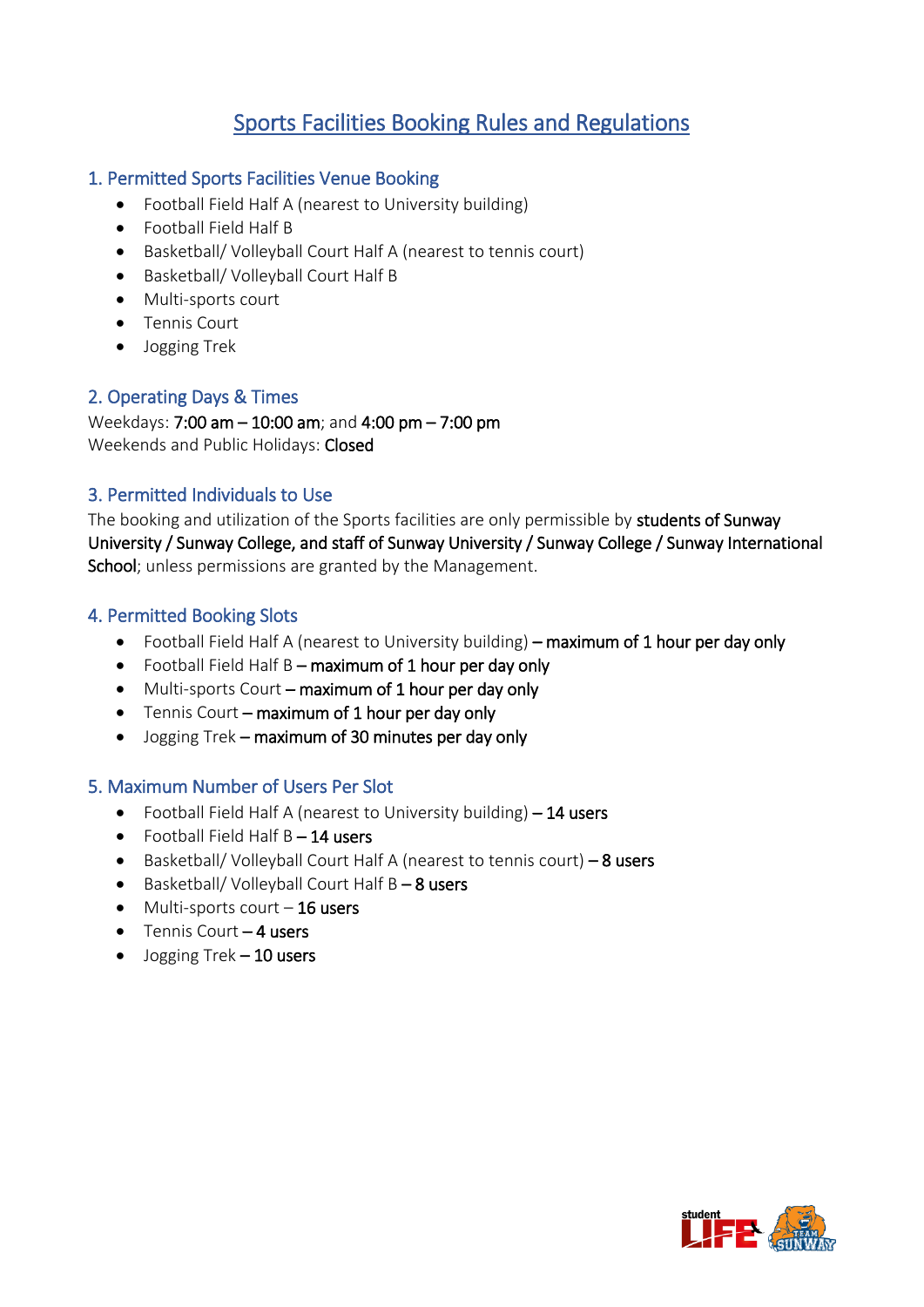# 6. Permitted Types of Sports Activities

| <b>Sports facility</b> | Activity<br>allowed                                                                                                                                                                                                                                                                                                                                                                                                                                                                                                                                                                                                                                              | <b>Notes</b>                                                                                                                                                                                                                                                                                                                                                                                 |
|------------------------|------------------------------------------------------------------------------------------------------------------------------------------------------------------------------------------------------------------------------------------------------------------------------------------------------------------------------------------------------------------------------------------------------------------------------------------------------------------------------------------------------------------------------------------------------------------------------------------------------------------------------------------------------------------|----------------------------------------------------------------------------------------------------------------------------------------------------------------------------------------------------------------------------------------------------------------------------------------------------------------------------------------------------------------------------------------------|
| Football Field Half A  | Archery<br>Athletics<br>Baseball<br>Match games are <b>ALLOWED</b> .<br>Captain Ball<br>Any shared team sports equipment MUST to be<br>Cricket<br>sanitized before and after usage.<br>Football<br>Users are to practise personal hygiene at all times.<br>Frisbee<br>Practise physical distancing*.<br><b>NERF</b><br>ONLY users are allowed to enter the sports facility.<br>Rugby<br>Spectators are NOT ALLOWED at the sports facility.<br>Basketball<br>Users are required to put on face masks before and<br>Dodgeball<br>after the sports activity. Face mask are allowed to be<br>Handball<br>taken off while exercising or playing the sport.<br>Netball |                                                                                                                                                                                                                                                                                                                                                                                              |
| Football Field Half B  |                                                                                                                                                                                                                                                                                                                                                                                                                                                                                                                                                                                                                                                                  |                                                                                                                                                                                                                                                                                                                                                                                              |
| Multi-sports Court     |                                                                                                                                                                                                                                                                                                                                                                                                                                                                                                                                                                                                                                                                  |                                                                                                                                                                                                                                                                                                                                                                                              |
| Basketball/            | Basketball                                                                                                                                                                                                                                                                                                                                                                                                                                                                                                                                                                                                                                                       |                                                                                                                                                                                                                                                                                                                                                                                              |
| Volleyball Court       | Volleyball                                                                                                                                                                                                                                                                                                                                                                                                                                                                                                                                                                                                                                                       |                                                                                                                                                                                                                                                                                                                                                                                              |
| <b>Tennis Court</b>    | Tennis                                                                                                                                                                                                                                                                                                                                                                                                                                                                                                                                                                                                                                                           | Users are to practise personal hygiene at all times.<br>٠<br>Practise physical distancing*.<br><b>ONLY</b> users are allowed to enter the sports facility.<br>Spectators are <b>NOT ALLOWED</b> at the sports facility.<br>Users are required to put on face masks before and<br>after the sports activity. Face mask are allowed to be<br>taken off while exercising or playing the sport.  |
| Jogging Trek           | Jogging<br><b>Brisk walk</b>                                                                                                                                                                                                                                                                                                                                                                                                                                                                                                                                                                                                                                     | Users are to practise personal hygiene at all times.<br>$\bullet$<br>Practise physical distancing*.<br>ONLY users are allowed to enter the sports facility.<br>Spectators are <b>NOT ALLOWED</b> at the sports facility.<br>Users are required to put on face masks before and<br>after the sports activity. Face mask are allowed to be<br>taken off while exercising or playing the sport. |

# \*Physical distancing of AT LEAST 1 METRE must be practised at all times – before & after

Students/Staff who violates the above-mentioned rules (i.e. physical distancing) will face the following consequences below:

- *First time violation* User will be restricted from booking any sports facilities venues for a period of two (2) months.
- *Second time violation* User will be restricted from booking any sports facilities venues for a period of twelve (12) months.

# 7. Booking Period

Every booking must be done AT LEAST 24 hours before actual time of usage. Every booking CANNOT be made more than 2 weeks in advance.

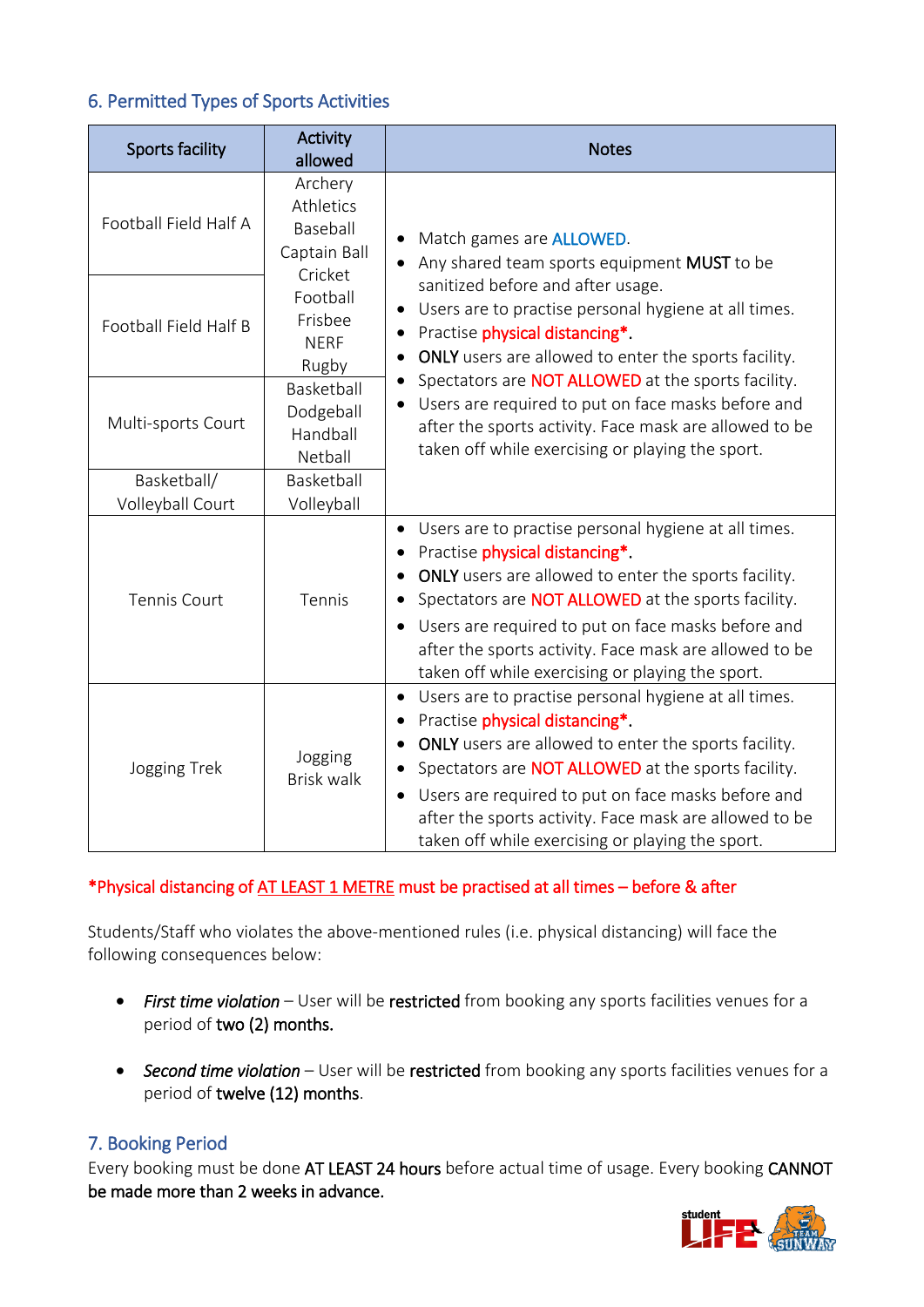## 8. Booking Directory Information

Students (on campus): Log into iZone >> Services >> Sports Facilities Booking Students (off campus): Write and send in your booking requests to *sports@sunway.edu.my* Staff: Log into VINE >> E-Applications >> Sports Facilities Booking

#### 9. Booking Confirmation

A booking is ONLY confirmed once you (user) received a confirmation email from the Sport Office.

The individual who has made the sports facilities booking **MUST** be present at the reserved venue. Otherwise, the booking will be forfeited.

#### 10. Advance Bookings

An advance booking (e.g. more than 1 week in advance) can be made by submitting the "*Sports Facilities Booking Form*" which is made available at the Sports Office of Student LIFE Centre. All advance bookings are subjected to approval.

#### 11. Sunway Programmes' Bookings

For any Sunway programme that wishes to organise their own sporting activities on weekdays between 10:00 am to 4:00 pm, the programme MUST submit a proposal and "*Sports Facilities Booking Form*" to the Sports Office staff detailing their planned activities.

All proposals and booking requests MUST be submitted at least 21 days in advance.

Each programme is allowed to organise no more than two (2) internal sports activities per year.

Approval for bookings are at the discretion of Sports Office staff.

The staff in-charge MUST be on site for supervision purposes until every user leaves the premise.

#### 12. Failure to Turn Up

Reserved court time will be forfeited if the facility is not utilized in the first 10 minutes of the booking period.

#### 13. Cancellations & Absence

Cancellation of bookings should be made AT LEAST two (2) working days before the actual booked day.

Students/ Staff who are absent without any valid reasons for their bookings of any sports facilities will face the following below:

- *First time violation* Warning by the Management.
- *Second time violation* User will be restricted from booking any sports facilities venues for a period of two (2) months.
- *Third time violation* User will be restricted from booking any sports facilities venues for a period of twelve (12) months.

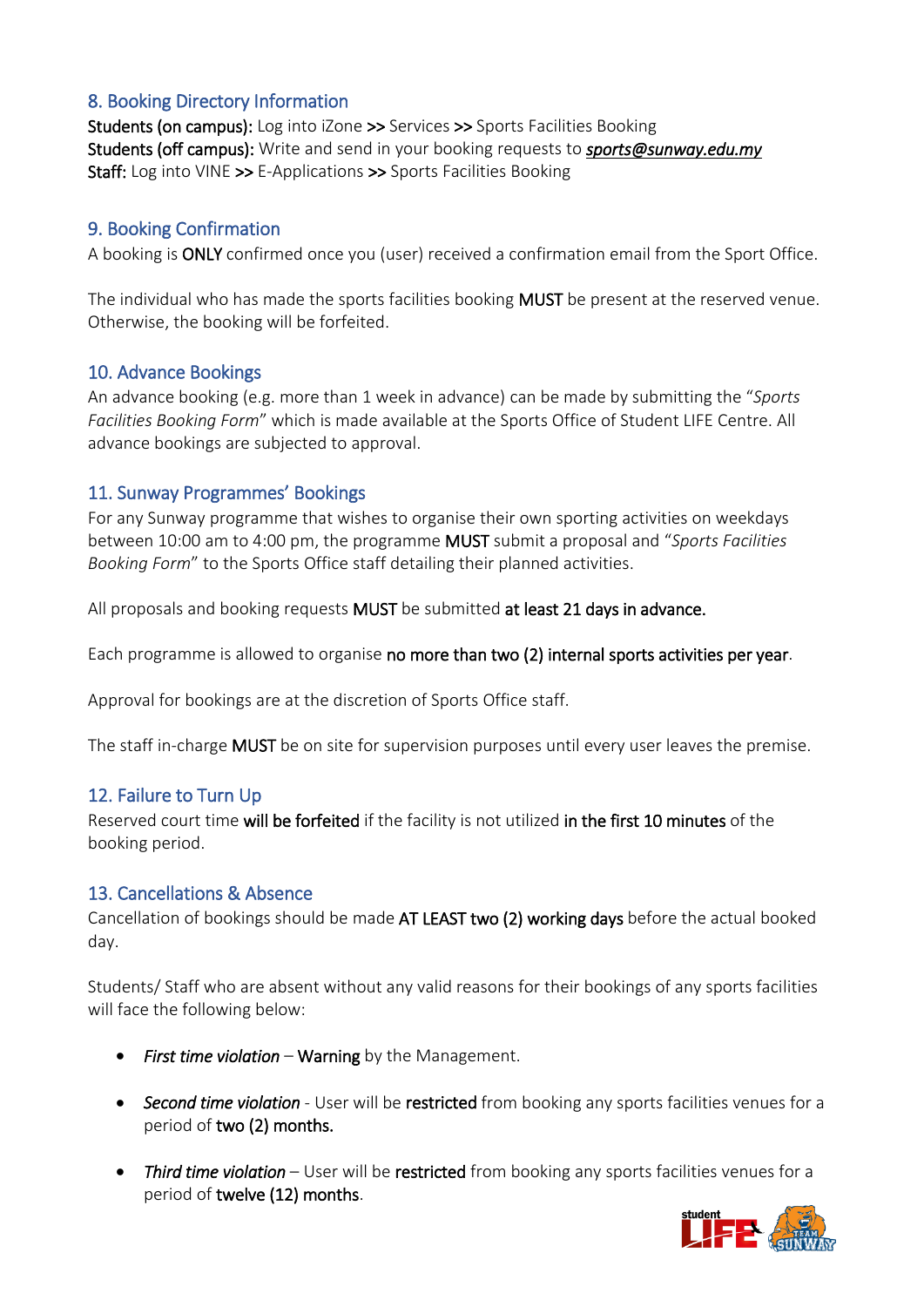## 14. Cross Bookings

Students/ Staff are allowed to book one facility at a given time. No cross bookings will be entertained.

- *First time violation* User will be restricted from booking any sports facilities venues for a period of two (2) months.
- *Second time violation* User will be restricted from booking any sports facilities venues for a period of twelve (12) months.

### 15. Booking under Another Student ID

Students are PROHIBITED to use another student's ID or password to book any sports facilities.

- *First time violation* Both students involved will be restricted from booking any sports facilities venues for a period of two (2) months.
- *Second time violation* Both students involved will be restricted from booking any sports facilities venues for a period of twelve (12) months.

## 16. Leaving on Time

All users are to vacate the facility once their time is up. This is to accommodate the next scheduled booking to proceed without any undue delays.

### 17. Before Usage

Users are required to report any damages of the facilities to the relevant Sports staff before utilising them.

# 18. Lights

Lights will not be switched on without any prior bookings.

### 19. Other Compulsory Requirements for All Users

- Users are to always wear appropriate footwear for all sporting activities. Marking sole shoes, muddy shoes or metal spikes are STRICTLY PROHIBITED at any sport facilities.
- Users are to always wear appropriate sports attire for all sporting activities.
- Users are required to bring their own sports equipment (i.e. racquet, balls, etc.) for their games/tournaments.
- Users are required to put on face masks before and after the sports activity. Face mask are allowed to be taken off while exercising or playing the sport.

# 20. External Teams / Players are STRICTLY NOT ALLOWED.

Users who booked any Sunway University sports venue facilities will be held responsible for any external players (e.g. non-Sunway students/staff) who are using the facilities without permission.

• *First time violation* - User will be restricted from booking any sports facilities venues for a period of two (2) months.

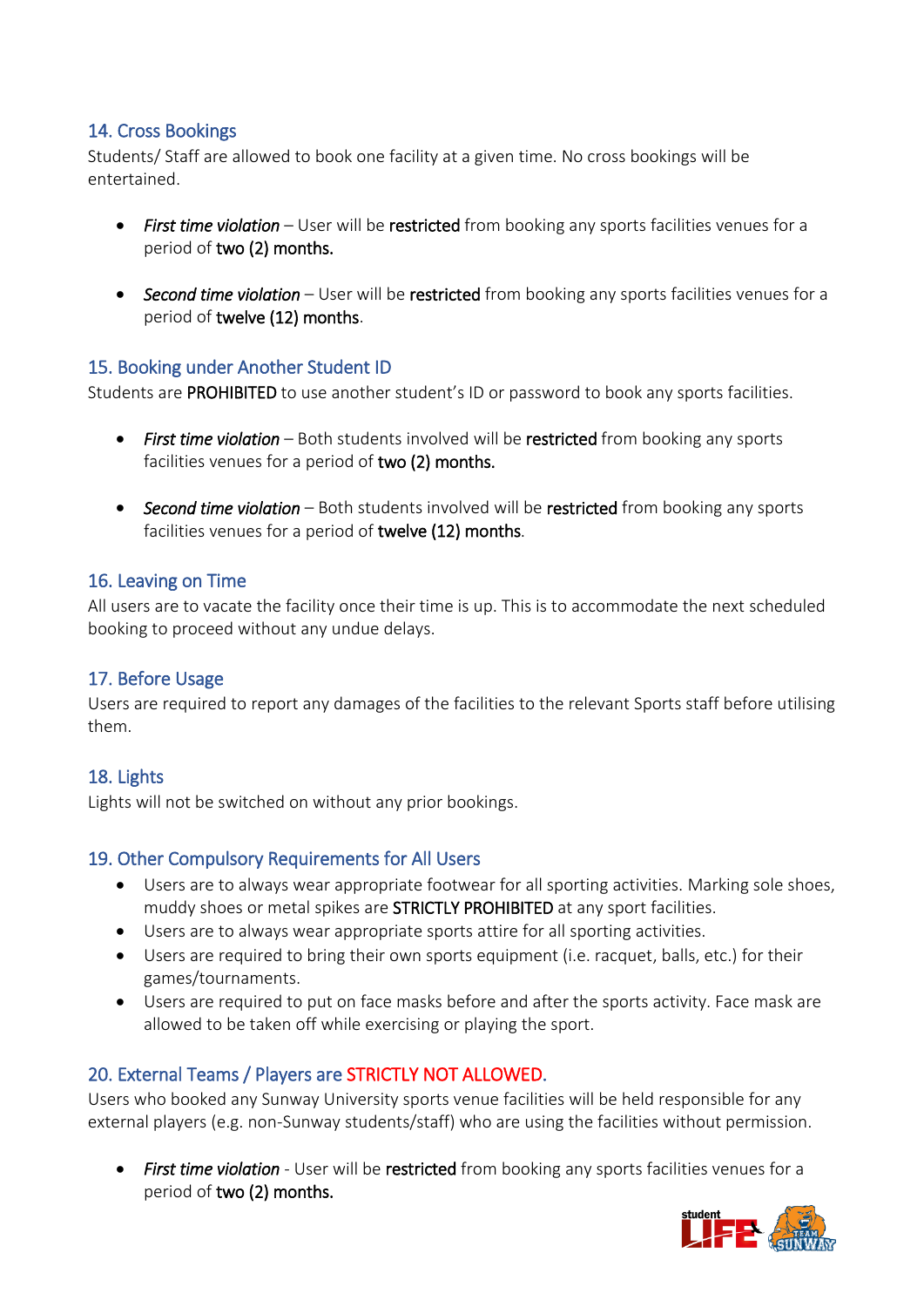- *Second time violation* User will be restricted from booking any sports facilities venues for a period of twelve (12) months.
- *Third time violation* User will be restricted from booking any sports facilities venues permanently and will be reported to programme head (student) / HR (staff).

#### 21. Lightning Warning & Evacuation Due to Weather Condition

Users are required stop all outdoor activities and evacuate the field & sports courts immediately when a 15 second blast from the horn & continuous flashing strobe lights is turned on. Remain indoors until 3 short blasts from the horn is blared and strobe lights stops flashing.

The sports facilities will be closed at the first sign of impending rain or a thunderstorm. Security and Sports Office staff has the authority to suspend all activities and vacate the sports facilities when deemed necessary.

#### 22. PROHIBITED Items

STRICTLY NO food, alcohol, chewing gum, or smoking of any tobacco products/ electronic cigarettes is allowed at the premises.

- *First time violation* Warning by the Management.
- *Second time violation* User will be restricted from booking any sports facilities venues for a period of two (2) months.
- *Third time violation* User will be restricted from booking any sports facilities venues for a period of twelve (12) months.

### 23. Damages at Court and Field

Users are PROHIBITED from bringing any furniture into the sports facilities (e.g. tables and chairs), as they will damage the surface of the venues.

Users are also PROHIBITED from using tapes or creating their own markings at the sports facilities as well as painting and line marking the football field or use of corner flags or other objects.

Any irregularities or damages (to the football field, multi-sport courts, tennis court and jogging trek) must be reported to the Sports Office before leaving the premises or these will be charged to the user who booked the sports facilities.

#### 24. Injury and Liability for Accidents

Users are responsible for their own safety during their stay/usage at the Sunway University sports facilities premises. The Management WILL NOT be held responsible or liable for any injuries.

Users are to be entirely responsible for their own belongings and safety during the use of the sports facilities.